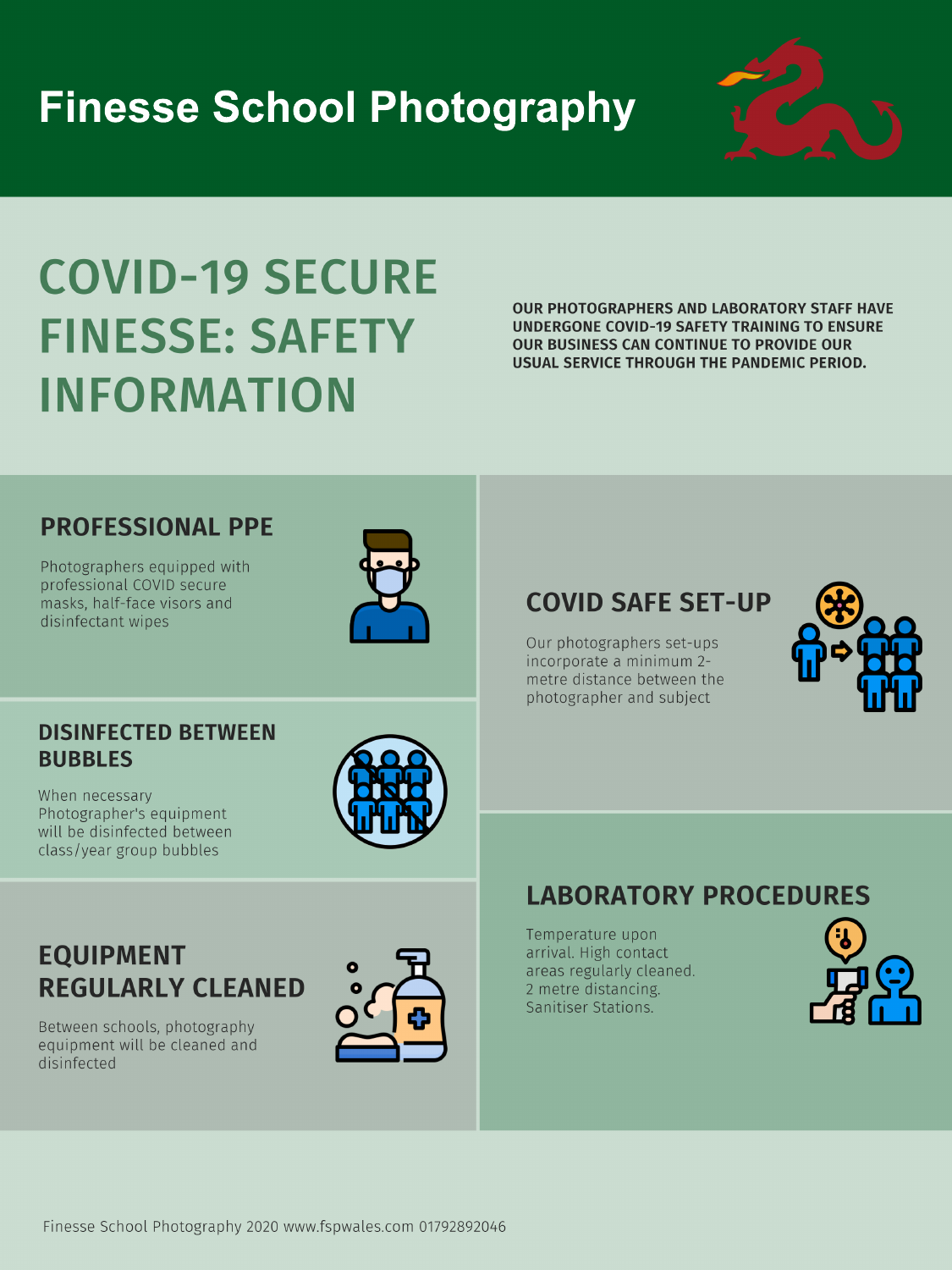#### FINESSE SCHOOL PHOTOGRAPHY COVID-19 RISK ASSESSMENT

Date - 1st July 2020 Reference - FSP-Covid19 Company Name - Finesse School Photography Ltd Assessor's - Kitz Bagley & Sam Wrate

#### Work Activity being assessed:

The spread of Covid-19 also known as Coronavirus

#### Person's at risk:

Photographers, Laboratory Staff, Visitors, Cleaners, Contractors, Delivery Drivers, Vulnerable Persons and those with underlying health conditions, Pregnant Workers. This list is not limited to the above and would include anyone else you come into contact with during the course of business.

#### Controls Required:

COVID-19 OEKO-TEX Face masks are provided for photographers which are to be worn at all times on school premises. (Certificate 043746.0)

Hand washing guidance is provided at https://www.nhs.uk/livewell/healthy-body/best-way-to-wash-your-hands/

#### Additional Controls:

Staff will be encouraged to visit the NHS website as detailed opposite to familiarise themselves with the best hand washing techniques. Remind staff to adopt the Catch It, Bin It, Kill It method for dealing with coughs and sneezes and also to avoid unnecessary touching of the face, nose, eyes and mouth with unclean hands. Communicate the importance of proper hand drying using paper towels and disposing of them in the bins provided.

#### Cleaning:

Antibacterial wipes will be provided for photographers to clean equipment onsite. Cleaning of all photography equipment will be carried out daily especially before and after the photography session. Photographers will also accommodate schools with any specific requests regarding their own COVID-19 protocols.

#### Social Distancing:

We will reduce the number of staff in any work area so that a 2-metre gap can be observed, this must be complied with unless otherwise authorised.

In areas such as corridors, it is acceptable to pass within 1 metre of a colleague where a 2-metre gap is impractical. Do not stop to converse in such areas.

PO Box 112 Porthcawl, CF36 9DX 01792892046 www.fspwales.com

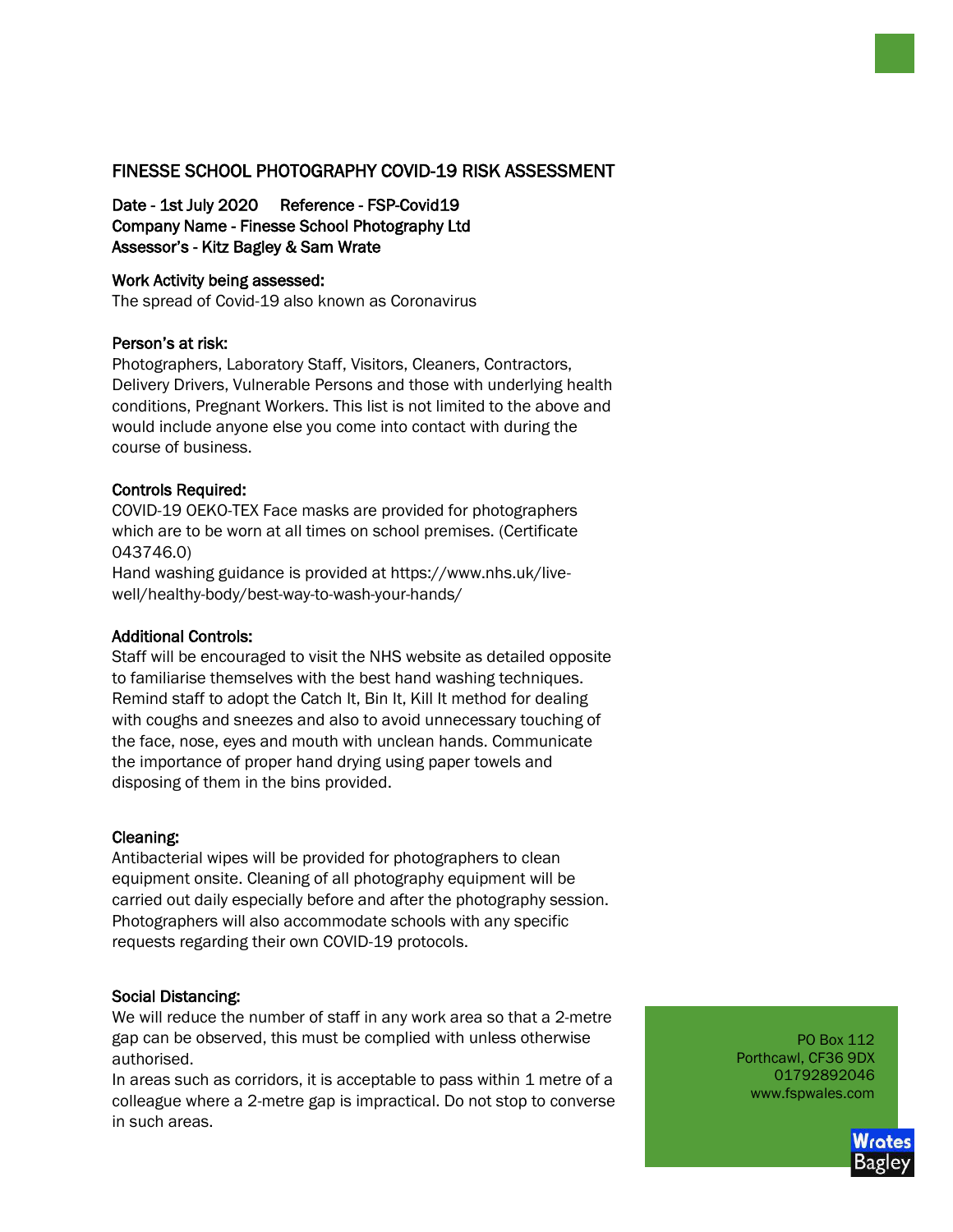#### PPE for Staff:

Face masks will be provided for all Finesse School photographers. These are to be worn at all times within schools unless otherwise authorised. Filters in the face masks are machine washable. These will be washed and replaced regularly. (Certificate of face masks properties are available to see if requested) It is highly recommended that gloves are worn when handling deliveries, incoming photographer job bags and collection bags. Gloves will only be worn once and thrown away. If you are wearing the same set of gloves and touching different surfaces this will cause cross-contamination which will spread the virus. We suggest that where practical, the above mentioned items are wiped with an antibacterial wipe before opening. When handling cash and order payments, gloves should be worn and

thrown away after use.

#### Finesse Printing Laboratory:

As Finesse has its own printing laboratory we are able to implement the same thorough cleaning processes throughout the whole process. All laboratory staff will have their temperature checked on arrival. Hand Washing & Sanitising, hand washing facilities with soap and water are in place.

Stringent hand washing is encouraged with notices displayed at every entry and exit point.

Hand washing guidance is provided at https://www.nhs.uk/livewell/healthy-body/best-way-to-wash-your-hands/

Hand drying using contactless hand dryers are in place at every hand washing point.

Hand Sanitising facilities are provided at entry and exit points. Frequent cleaning and disinfecting of objects and surfaces that are regularly touched to include door handles, light switches, banisters, keyboards, telephones, etc.

The above points are in addition to all previous regular cleaning carried out.

#### Company Vehicle Drivers:

If you use a company vehicle for your work you must ensure that it is kept clean and tidy, particularly inside, to help prevent the spread of germs. Regular inspections will be carried out by management to ensure the cleanliness of vehicles.

Do not carry passengers unless they are family members. We recommend wiping the steering wheel, gearstick and door handles daily with antibacterial wipes. Wear gloves when refuelling. Refer to the Driving at Work policy in your company handbook for all other guidance which remains the same.

Observe signage and policy at your destination, particularly social distancing which is common practice.

PO Box 112 Porthcawl, CF36 9DX 01792892046 www.fspwales.com

Wrate